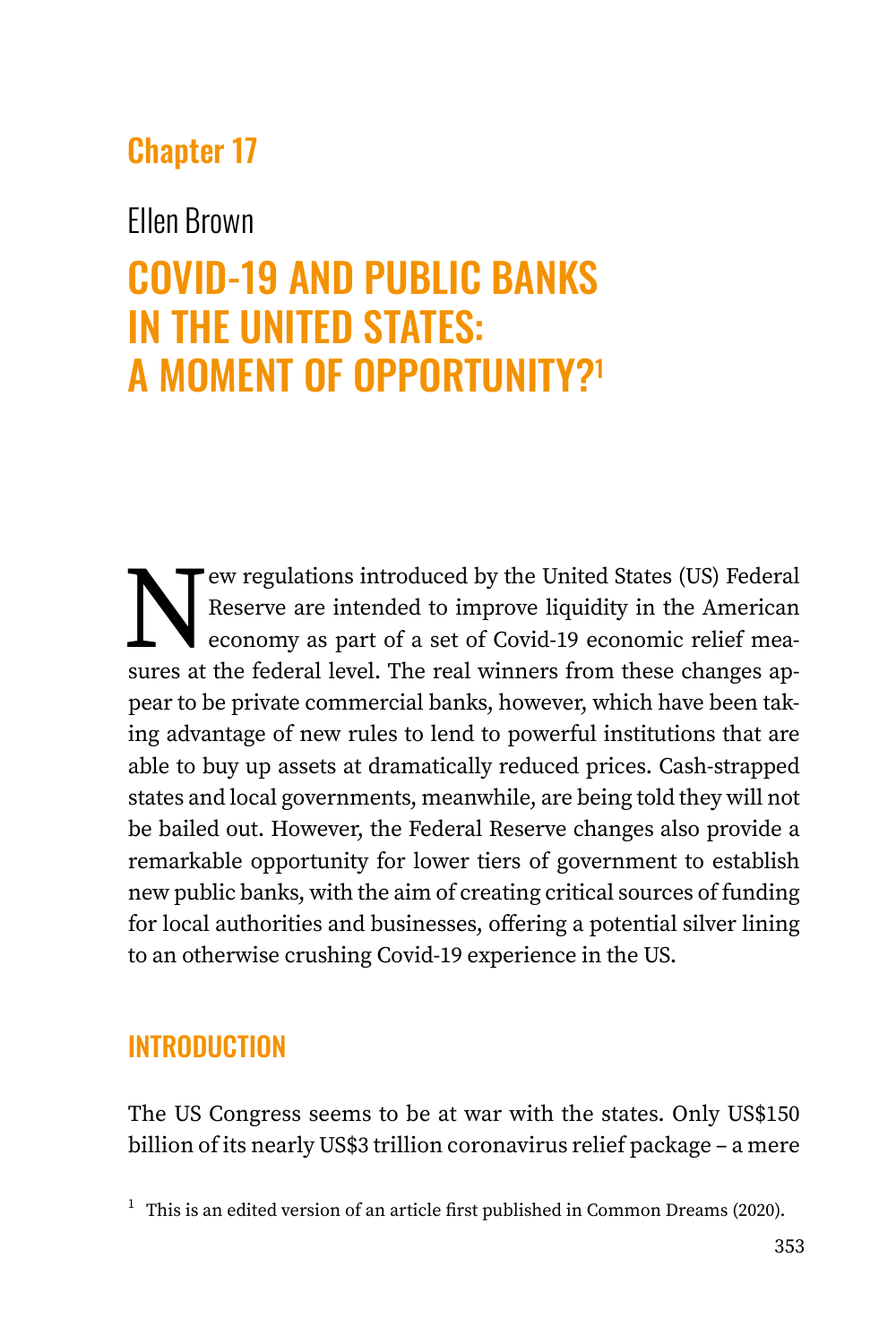#### Ellen Brown

5% – has been allocated to the 50 states; and they are not allowed to use these funds where they are needed most, to plug the holes in their budgets caused by the mandatory shutdown. On April 22, 2020, Senate Majority Leader Mitch McConnell said he was opposed to additional federal aid to the states, and that his preference was to allow states to go bankrupt (New York Times, 2020).

No such threat looms over the banks, which have done extremely well in this crisis. The Federal Reserve has dropped interest rates to 0.25%, eliminated reserve requirements and relaxed capital requirements. Banks can now borrow effectively for free, without restrictions on the money's use. Following the playbook of the 2008-09 bailout, they can make the funds available to their Wall Street cronies to buy up distressed Main Street assets at fire sale prices, while continuing to lend to credit cardholders at 21%.

If there is a silver lining to all this, it is that the Fed's relaxed liquidity rules have made it easier for state and local governments to set up their own publicly-owned banks, something they should do *post haste* to take advantage of the Fed's very generous new accommodations for banks. These public banks can then lend to local businesses, municipal agencies and local citizens at substantially reduced rates while replenishing the local government's coffers, recharging the Main Street economy and the government's revenue base.

#### A COVERT WAR ON THE STATES

Payments going to state and local governments from the Coronavirus Relief Fund under the CARES Act may be used only for coronavirus-related expenses. They may not be used to cover expenses that were accounted for in their most recently approved budgets as of March 2020. The problem is that nearly everything local governments do is funded through their most recently approved budgets, and that funding will come up painfully short for all of the states due to increased costs and lost revenues forced by the coronavirus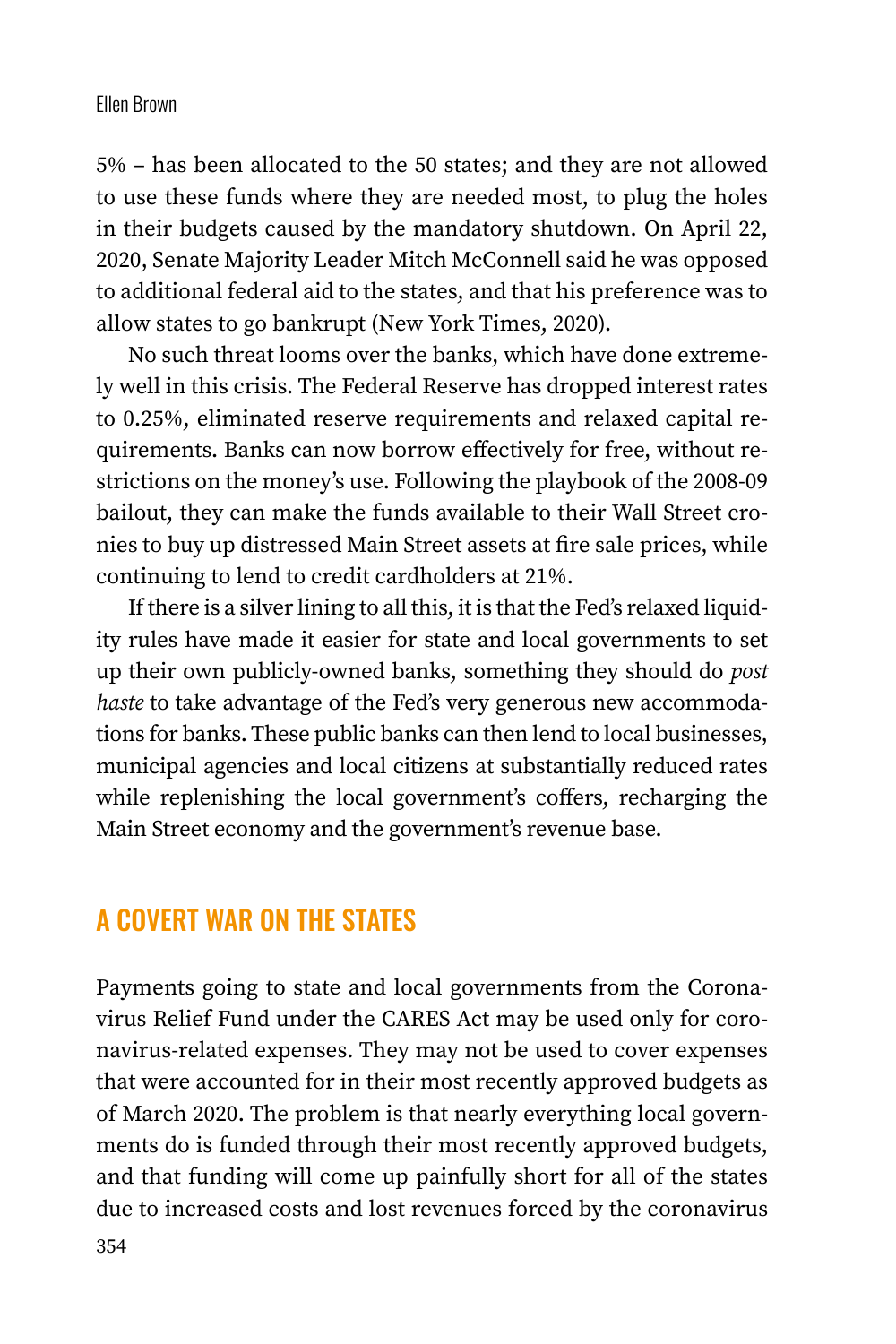shutdown. Unlike the federal government, which can add a trillion dollars to the federal debt every year without fear of retribution, states and cities are required to balance their budgets. The Fed has opened a Municipal Liquidity Facility that may buy their municipal bonds, but this is still short-term debt, which must be repaid when due. Selling bonds will not fend off bankruptcy for states and cities that must balance their books.

States are not legally allowed to declare bankruptcy, but Senator McConnell contended that "there's no good reason for it not to be available." He said, "we'll certainly insist that anything we borrow to send down to the states is not spent on solving problems that they created for themselves over the years with their pension programs" (Leo Weekly, 2020). And that is evidently the real motive behind the bankruptcy push. McConnell wants states put through a bankruptcy reorganization to get rid of all those pesky pension agreements and the unions that negotiated them. However, these are the safety nets against old age for which teachers, nurses, police and firefighters have worked for 30 or 40 years. It is their money.

It has long been a goal of conservatives to privatize public pensions, forcing seniors into the riskier stock market. Lured in by market booms, their savings can then be raided by the periodic busts of the 'business cycle,' while the more savvy insiders collect the spoils. Today political opportunists are using a crushing emergency that is devastating local economies to downsize the public sector and privatize everything.

### FREE MONEY FOR BANKS: THE FED'S VERY LIBERAL NEW RULES

Unlike the states, the banks were not facing bankruptcy from the economic shutdown; but their stocks were sinking fast. The Fed's accommodations were said to be to encourage banks to "help meet demand for credit from households and businesses." However, while the banks' own borrowing rates were dropped on March 15 from an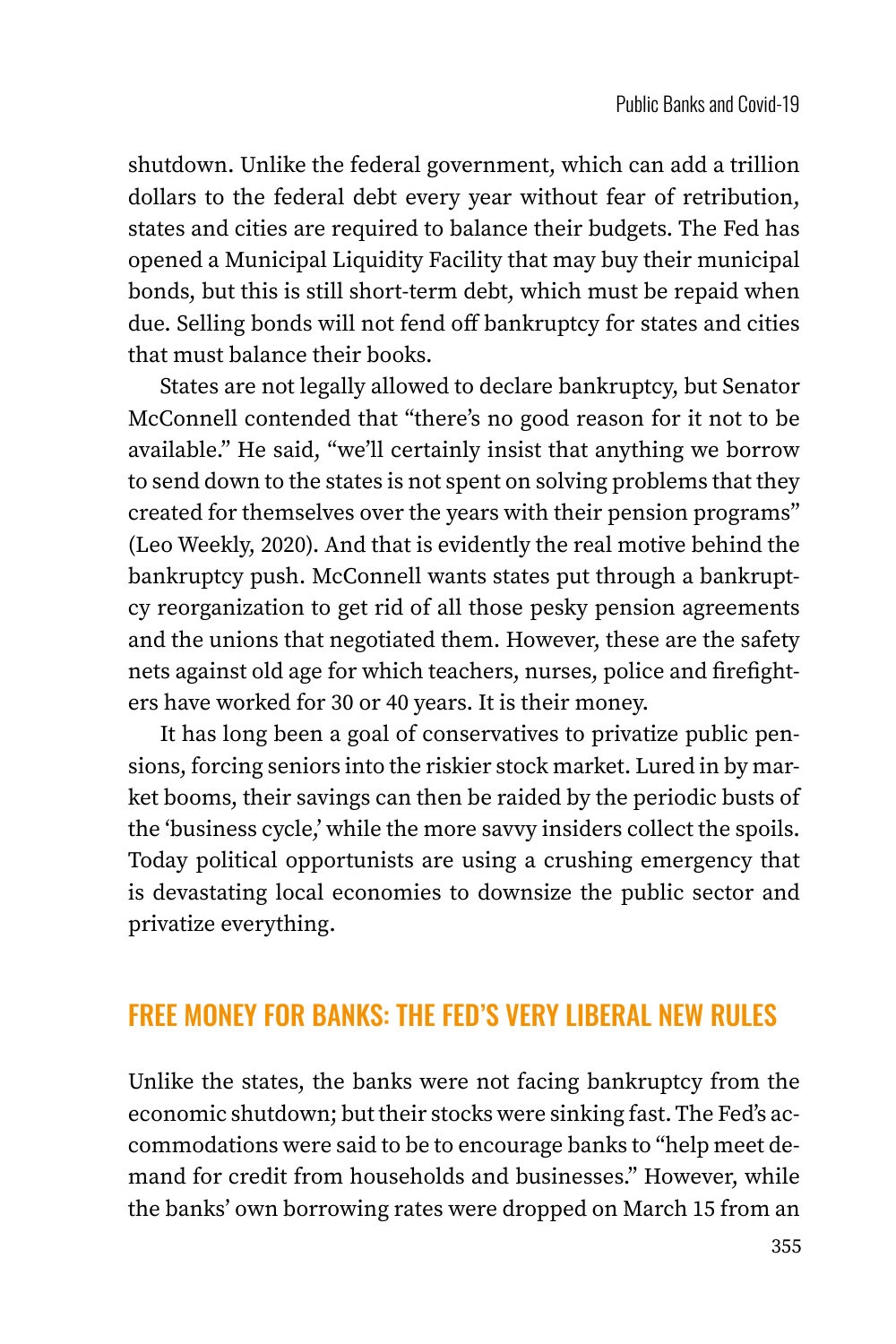#### Ellen Brown

already-low 1.5% to 0.25%, average credit card rates dropped in the following month only by 0.5% to 20.71%, still unconscionably high for out-of-work wage earners.

Although the Fed's accommodations were allegedly to serve Main Street during the shutdown, Wall Street had a serious liquidity problem long before the pandemic hit. Troubles surfaced in September 2019, when repo market rates suddenly shot up to 10%. Before 2008, banks borrowed from each other in the fed funds market; but after 2008 they were afraid to lend to each other for fear the borrowing banks might be insolvent and might not pay back the loans.

Instead the lenders turned to the repo market, where loans were supposedly secured with collateral. The problem was that the collateral could be 'rehypothecated' or used for several loans at once; and by September 2019, the borrower side of the repo market had been taken over by hedge funds, which were notorious for risky rehypothecation. The lenders therefore again pulled out, forcing the Fed to step in to save the banks that are its true constituents. However, that meant the Fed was backstopping the whole repo market, including the hedge funds; an untenable situation. So it flung the doors wide open to its discount window, where only banks could borrow.

The discount window is the Fed's direct lending facility that is meant to help commercial banks manage short-term liquidity needs. In the past, banks have been reluctant to borrow there because its higher interest rate implied that the bank was on shaky ground and that no one else would lend to it. But the Fed has now eliminated that barrier. It said in a press release on March 15, 2020:

The Federal Reserve encourages depository institutions to turn to the discount window to help meet demands for credit from households and businesses at this time. In support of this goal, the Board today announced that it will lower the primary credit rate by 150 basis points to 0.25% … To further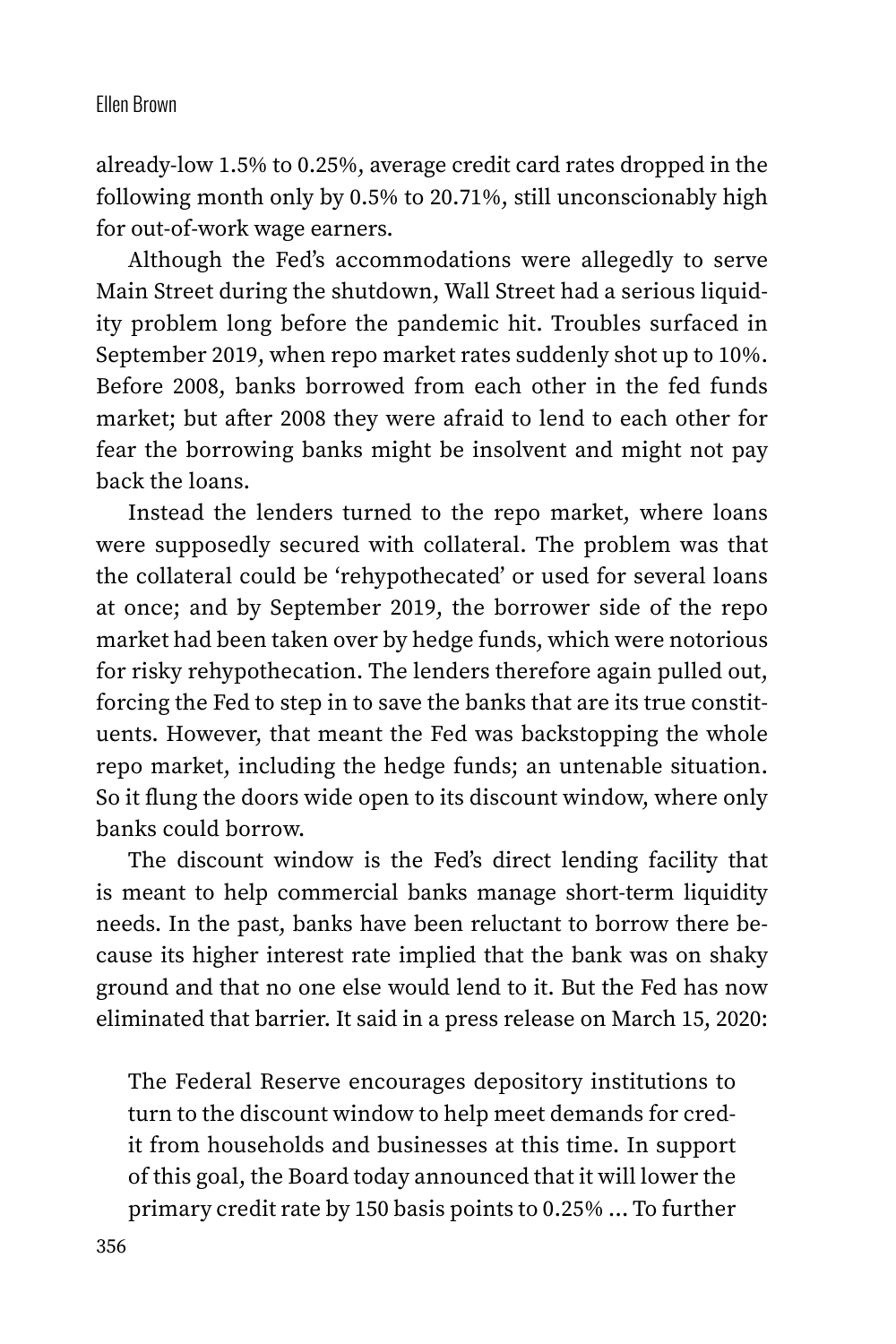enhance the role of the discount window as a tool for banks in addressing potential funding pressures, the Board also today announced that depository institutions may borrow from the discount window for periods as long as 90 days, prepayable and renewable by the borrower on a daily basis. (Board of Governors of the Federal Reserve System, 2020)

Banks can get virtually free loans from the discount window that can be rolled over from day to day, as necessary. The press release said that the Fed had also eliminated the reserve requirement – the requirement that banks retain reserves equal to 10% of their deposits – and that it is *"encouraging banks to use their capital and liquidity buffers* as they lend to households and businesses who are affected by the coronavirus" (emphasis added). It seems that banks no longer need to worry about having deposits that are sufficient to back their loans. They can just borrow the needed liquidity at 0.25%, 'renewable on a daily basis.' They do not need to worry about 'liquidity mismatches,' where they have borrowed short to lend long and the depositors have suddenly come for their money, leaving them without the funds to cover their loans. The Fed now has their backs, providing 'primary credit' at its discount window to all banks in good standing on very easy terms. The Fed's website states:2

Generally, there are no restrictions on borrowers' use of primary credit… Notably, eligible depository institutions may obtain primary credit without exhausting or even seeking funds from alternative sources. Minimal administration of and restrictions on the use of primary credit makes it a reliable funding source.

<sup>2</sup> Federal Reserve. The Primary & Secondary Lending Programs. [https://www.](https://www.frbdiscountwindow.org/pages/general-information/primary-and-secondary-lending-programs) [frbdiscountwindow.org/pages/general-information/primary-and-secondary-len](https://www.frbdiscountwindow.org/pages/general-information/primary-and-secondary-lending-programs)[ding-programs](https://www.frbdiscountwindow.org/pages/general-information/primary-and-secondary-lending-programs) (accessed November 3, 2020).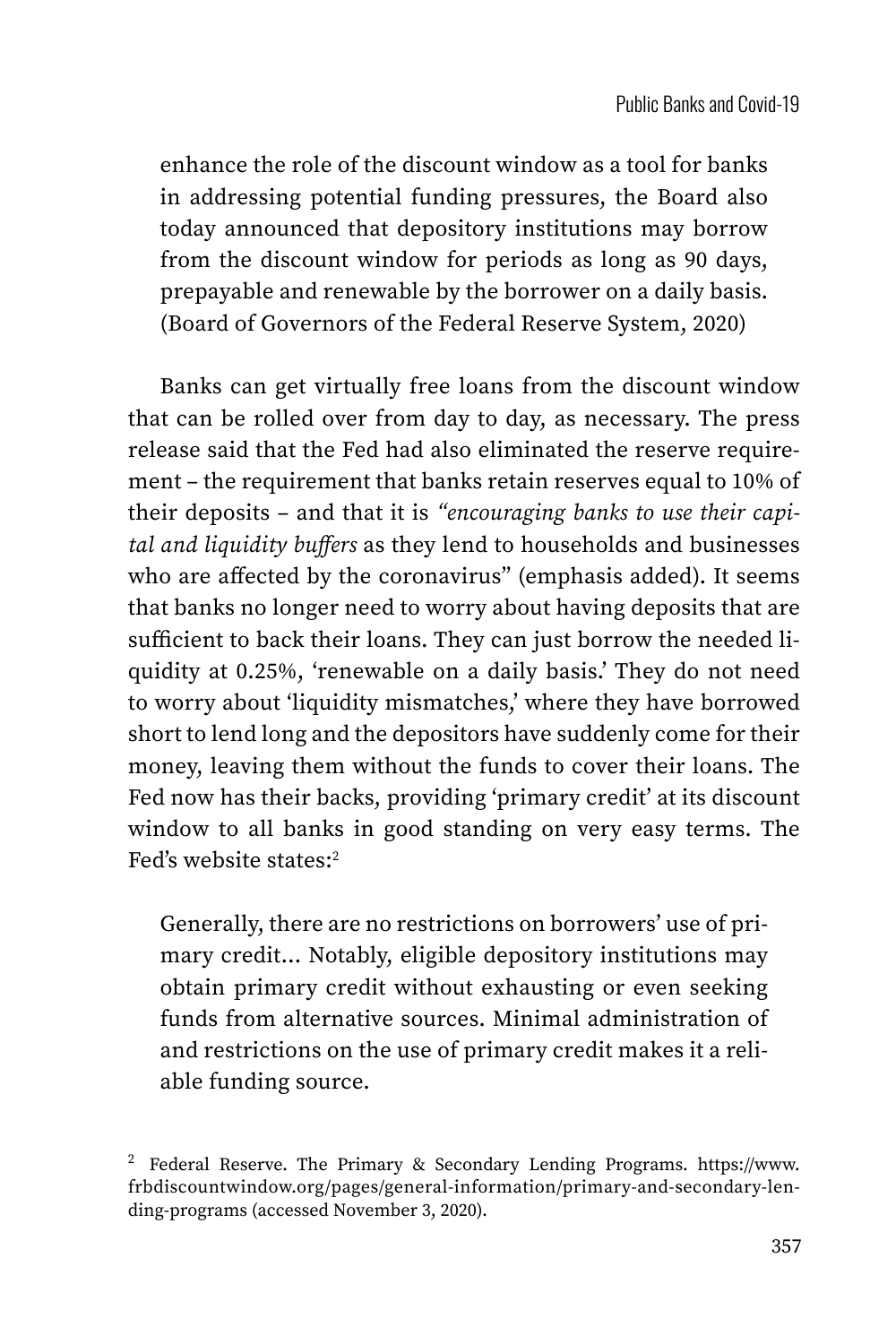#### WHAT STATE AND LOCAL GOVERNMENTS CAN DO: FORM THEIR OWN BANKS

On the positive side, these new easy terms make it much easier for local governments to own and operate their own banks, on the stellar model of the century-old Bank of North Dakota (Mother Jones, 2009). To fast-track the process, a state could buy a bank that was for sale locally, which would already have Federal Deposit Insurance Corporation (FDIC) insurance and a master account with the central bank (something needed to conduct business with other banks and the Fed). The state could then move its existing revenues and those it gets from the CARES Act Relief Fund into the bank as deposits. Since there is no longer a deposit requirement, it need not worry if these revenues get withdrawn and spent. Any shortfall can be covered by borrowing at 0.25% from the Fed's discount window. The bank would need to make prudent loans to keep its books in balance, but if its capital base were to be depleted from a few non-performing loans, that too apparently need not be a problem, since the Fed is "encouraging banks to use their capital and liquidity buffers." The buffers were there for an emergency, said the Fed, and this is that emergency.

To cover startup costs and capitalization, the state might be able to use a portion of its CARES Relief Fund allotment. Its budget before March 2020 would not have included a public bank that could serve as a critical source of funding for local businesses crushed by the shutdown and passed over by the bailout. Among the examples given of allowable uses for the relief funds are such things as "expenditures related to the provision of grants to small businesses to reimburse the costs of business interruption caused by required closures," (US Department of the Treasury, 2020). Providing below-market loans to small businesses would fall into that general category.

By using some of its CARES Act funds to capitalize a bank, the local government can leverage the money by 10 to 1. Equity of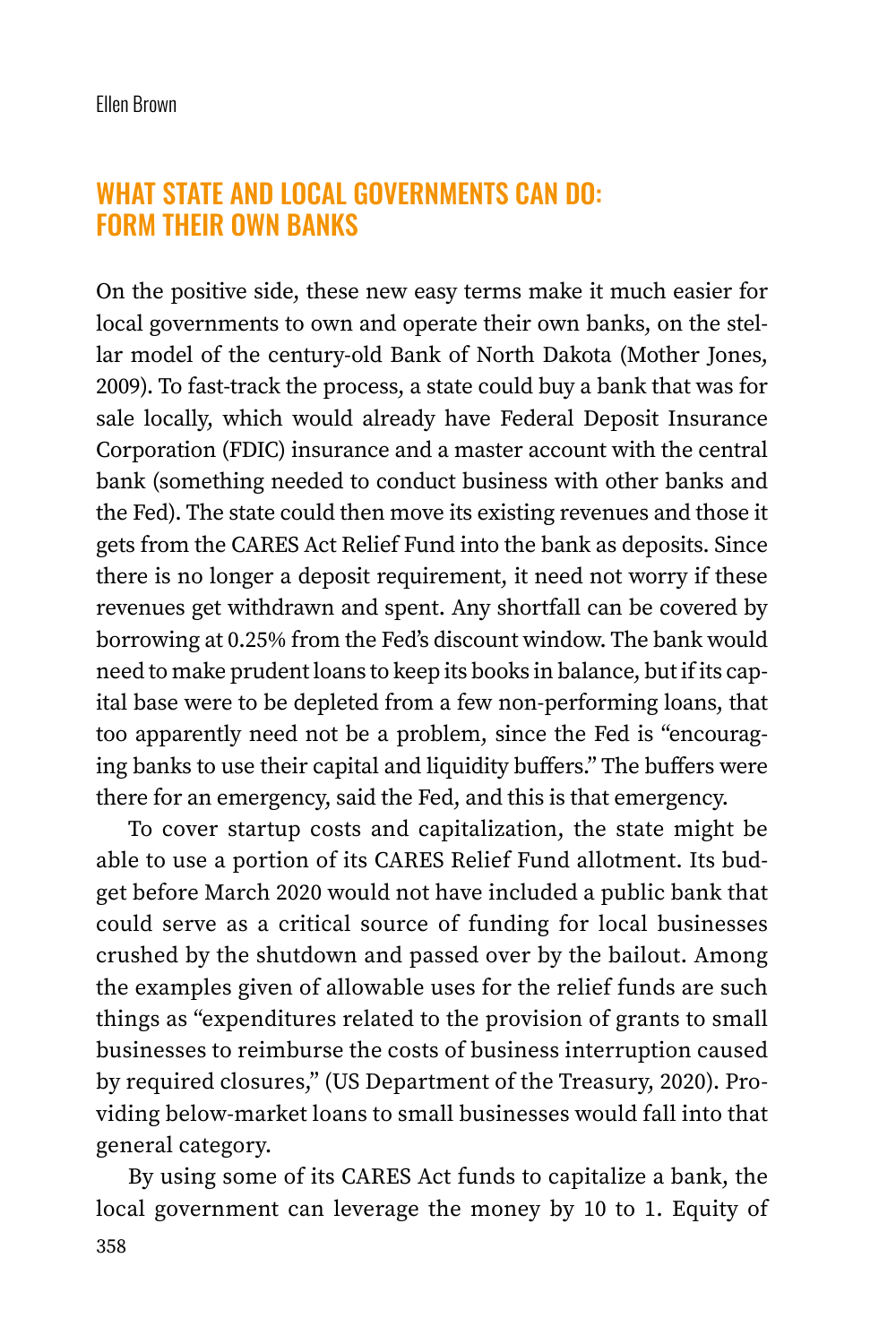US\$100 million can capitalize US\$1 billion in loans. With the state bank's own borrowing costs effectively at 0%, its operating costs will be very low. It can make below-market loans to creditworthy local borrowers while still turning a profit. This can be used either to build up the bank's capital base for more loans or to supplement the state's revenues. The bank can also lend to its own government agencies that are short of funds due to the mandatory shutdown. The salubrious effect will be to jumpstart the local economy by putting new money into it. People can be put back to work, local infrastructure can be restored and expanded, and the local tax base can be replenished.

The coronavirus pandemic has demonstrated not only that the US needs to free itself from dependence on foreign markets by rebuilding its manufacturing base, but that state and local governments need to free themselves from dependence on the federal government too. Some state economies are larger than those of entire countries. Governor Gavin Newsom, whose state ranks as the world's fifth largest economy, has called California a "nation-state." A sovereign nation-state needs its own bank.

### **REFERENCES**

- Board of Governors of the Federal Reserve System. 2020. Federal Reserve Actions to Support the Flow of Credit to Households and Businesses, Press Release. March 15. [https://www.federalreserve.gov/newsevents/](https://www.federalreserve.gov/newsevents/pressreleases/monetary20200315b.htm) [pressreleases/monetary20200315b.htm](https://www.federalreserve.gov/newsevents/pressreleases/monetary20200315b.htm) (accessed November 3, 2020).
- Common Dreams. 2020. Crushing the States, Saving the Banks: The Fed's Generous New Rules. May 3. [https://www.commondreams.org/](https://www.commondreams.org/views/2020/05/03/crushing-states-saving-banks-feds-generous-new-rules) [views/2020/05/03/crushing-states-saving-banks-feds-generous-new](https://www.commondreams.org/views/2020/05/03/crushing-states-saving-banks-feds-generous-new-rules)[rules](https://www.commondreams.org/views/2020/05/03/crushing-states-saving-banks-feds-generous-new-rules) (accessed November 3, 2020).
- Federal Reserve. The Primary & Secondary Lending Programs. [https://www.](https://www.frbdiscountwindow.org/pages/general-information/primary-and-secondary-lending-programs) [frbdiscountwindow.org/pages/general-information/primary-and-sec](https://www.frbdiscountwindow.org/pages/general-information/primary-and-secondary-lending-programs)[ondary-lending-programs](https://www.frbdiscountwindow.org/pages/general-information/primary-and-secondary-lending-programs) (accessed November 3, 2020).